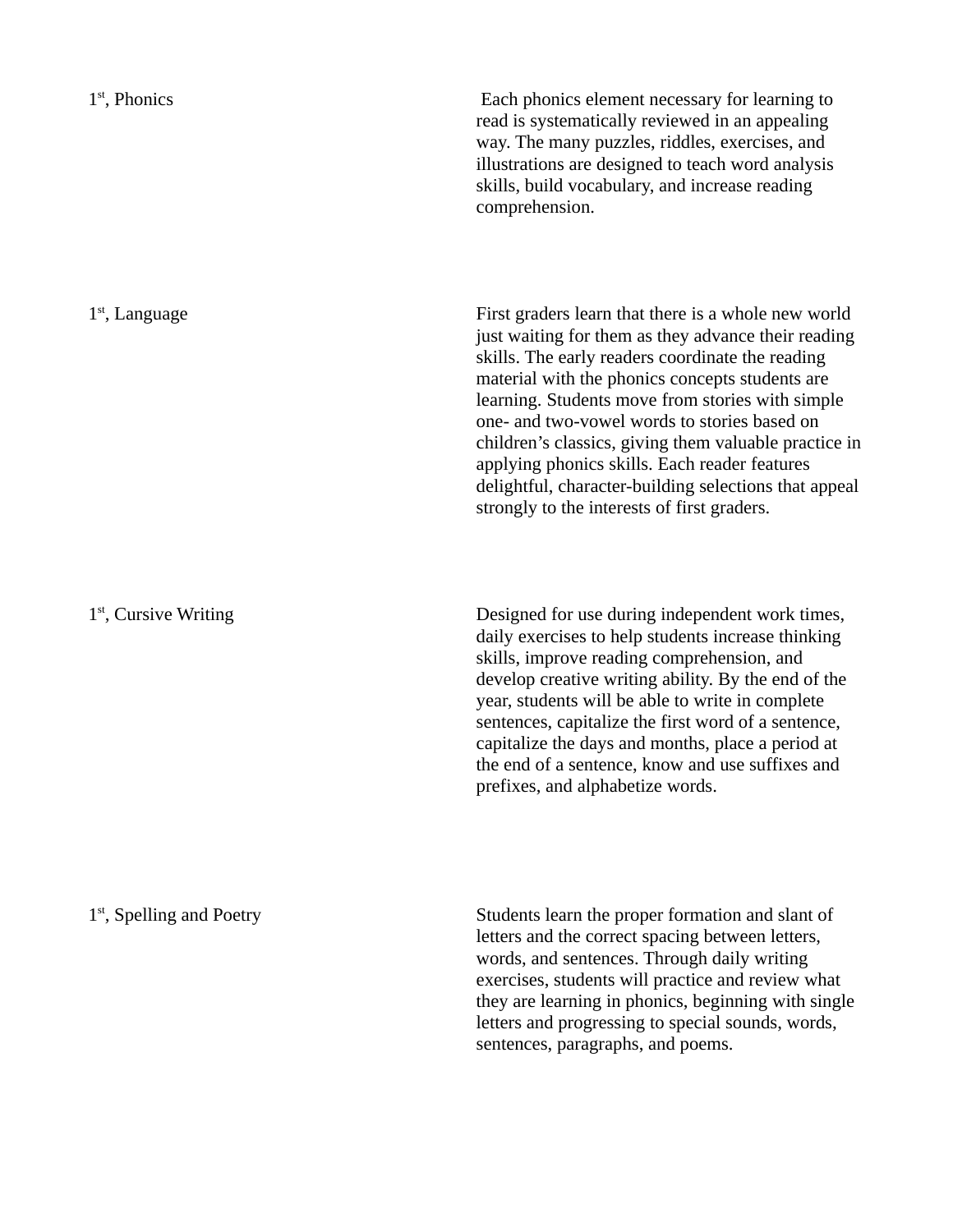1 st, Arithmetic

Concepts include counting, writing and reading numbers, place value, addition and subtraction, money, graphs, measurements, time, temperature, and fractions. Applications to real-life situations and daily thinking questions stretch the students' reasoning ability

1<sup>st</sup>, History and Geography 1<sup>st</sup>, Science 1 st, Health In My America and My World, students will learn how our country was founded and what our basic freedoms are. They meet several famous American patriots and take a trip across America. Good citizenship is emphasized and reading skills are developed. In addition, students will learn new patriotic songs and be introduced to major countries and U.S. Territories. America: Our Great Country, Children of the World, and Community Helpers are used in correlation with My America and My World The studies of plants, animals, insects, energy, health, the seasons, and the five senses provide an excellent introduction to science, with the emphasis on building student interest and augmenting students' reading skills. Hands-on activities and demonstrations also increase students' comprehension of basic science concepts Health, Safety, and Manners 1 introduces first graders to the importance of good health habits and gives God the glory for the way He has designed us. Students will learn about nutrition, exercise, proper sleep habits, good posture, safety habits, and manners. Activities and checklists help students apply good principles of health, safety, and manners.